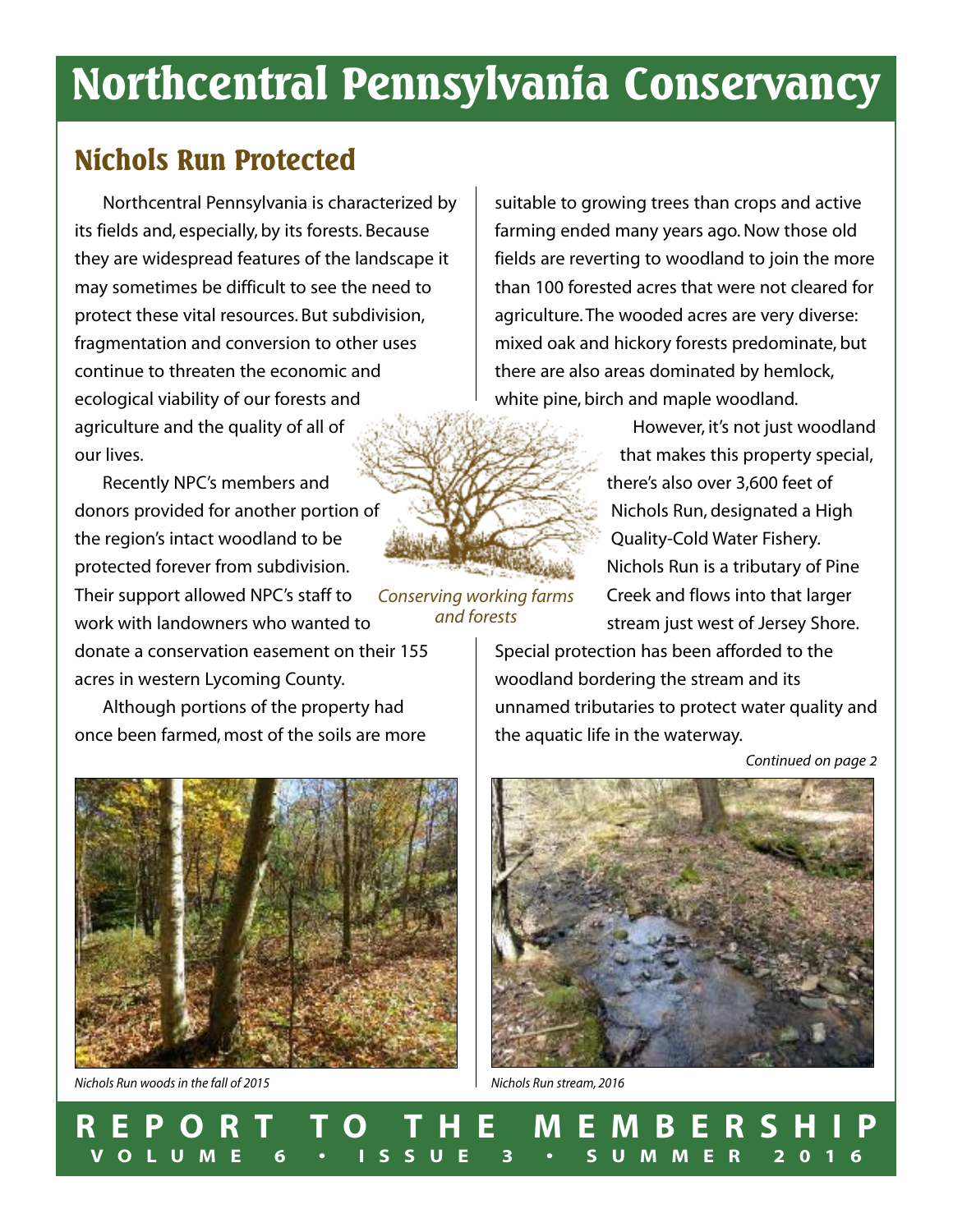## **Nichols Run Protected** *Continued from front page*

As it passes through the newly conserved property, Nichols Run Road is a very scenic drive and the woodland along over 4,000 feet of the road was also guaranteed special protection to protect its scenic qualities.

Thank you to the landowners who had the

foresight to protect this beautiful property that helps to filter our water, cleanse our air, provide wildlife habitat, yield forest products and enhance the beauty of our area. And, thank you to our members and supporters who allowed us to be here and work with these landowners.

### **Progress Made on Transferring Wetlands to PA Game Commission to Expand State Game Lands 313**

With the help and support of NPC's members, 27 acres in the wetland complex known locally as The Muck, or Morris's Marsh was purchased by NPC this spring. Since then steps have been taken to move the project forward.

The Game Commission's surveyors have been out and worked to get all the survey work done that was needed.While the dry summer isn't helping farmers or people with gardens, it did make surveying the wetland areas easier.The survey ensures the Game Commission can mark the boundaries of the property and that once in the State Game Lands system, the public will know where they are allowed to recreate.

The process of removing an old structure on the property is making progress. The building will be removed while NPC owns the property to help speed up the process of creating a small parking area for the public using the wetlands.The permits have been issued, now it's a matter of getting the building down.

Having the funds available to cover the early costs of an appraisal, title search, and document preparation allowed this project to move from a proposal to a project. Thanks to our members, the Buck Land Acquisition Fund, the Tiadaghton Audubon Society, the Charles Knox and Margaret



*(Above and below): Wetlands being transferred to PA State Game Lands 313*



Etner Foundation,the Ernest L. Sweet and Mildred Roberts Sweet Foundation, and the Packer Foundation for their financial support.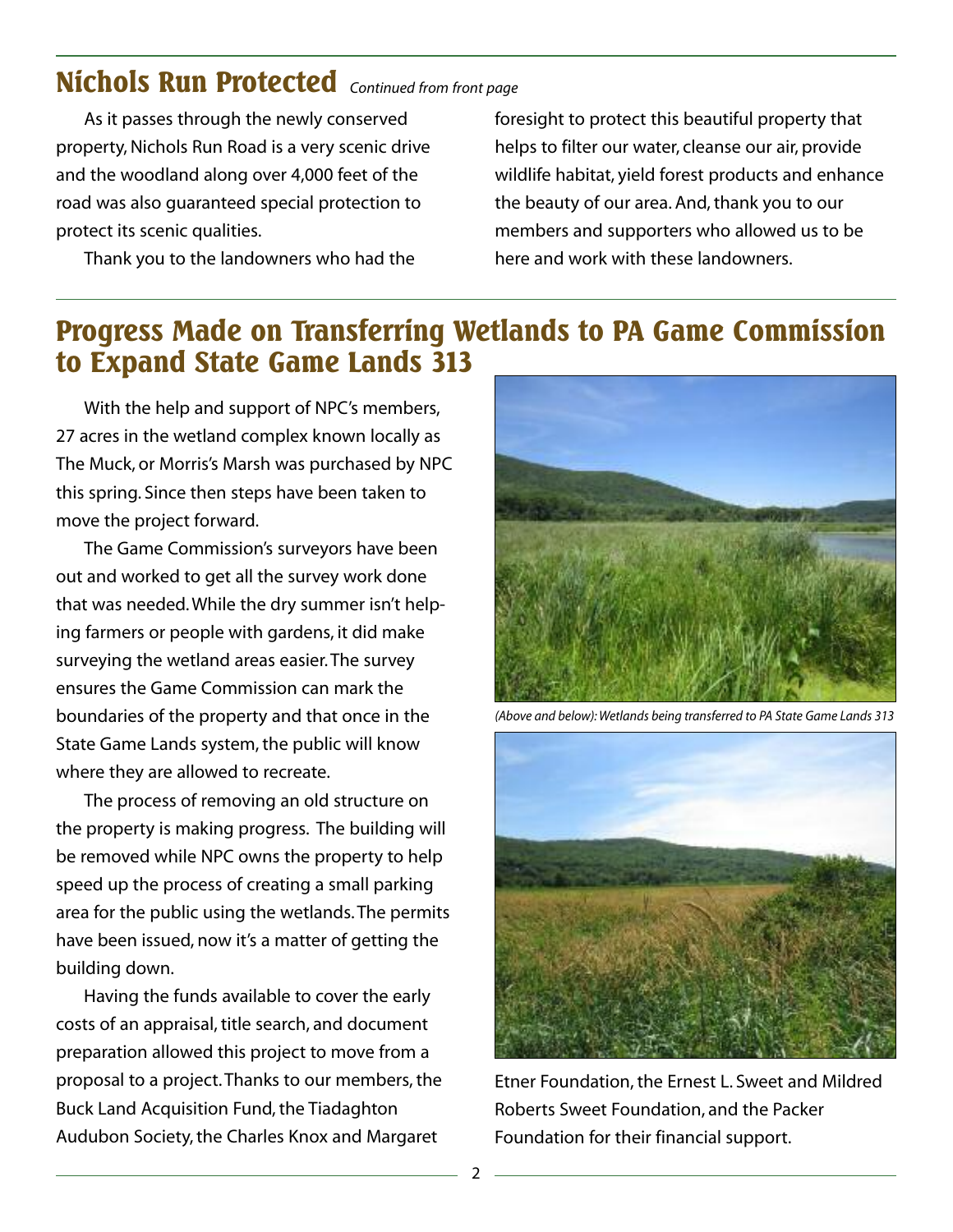# **Lake Mokoma Spring Fundraiser a Fun Sunday**

Thank you to Jim and Annabelle Rogers who graciously hosted NPC friends, members and Board at their lakeside lawn on Lake Mokoma in Laporte on June 12 for the Spring Fundraiser. Although it was a little windy, everyone who attended had a lovely afternoon relaxing by the lake and having the chance to catch up with old friends and meet new ones.

The food provided by the Laporte Fire Company and Board members was a hit and a few recipes were exchanged amongst the guests. Winners of the Chinese auction took home some great items like a flowering basket, butterfly bush, hand-knotted necklace,Outdoor Patio basket with grill, walking stick, and wood crafted beverage carrier. Perennial plants were also on sale for those starting their outdoor summer projects.

Many guests took the opportunity to take a little walk and watch as Dr.Jon Niles and students from Susquehanna University's Freshwater Research Initiative conducted water quality sampling on Conklin Run, which NPC acquired in 2003 in for the transfer to the Mokoma Conservancy. It was a warm, windy day filled with food, fun and a little education.Thank you to all that attended and supported NPC at the Spring Fundraiser!



*Enjoying Lake Mokoma and chatting on the dock*



*SU's Dr.Niles and students demonstrating electrofishing on Conklin Run to the Spring Fundraiser attendees*



*Examining the fish in the bucket that were caught from electrofishing on Conklin Run*



*Food and friendship during the Spring Fundraiser*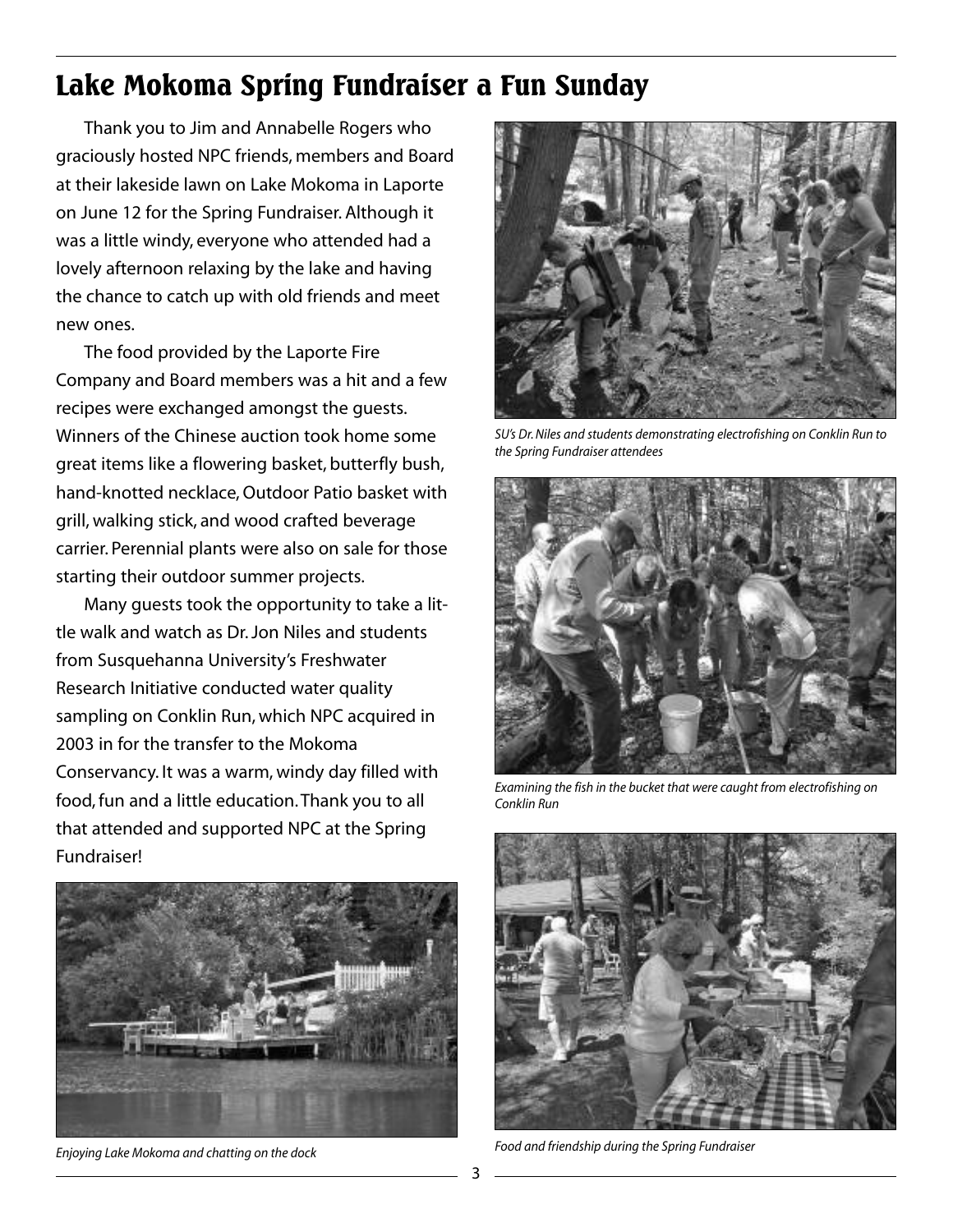# **Pre-Construction Fish and Macroinvertabrate Sampling, or, Proving It Works**

The stream restoration projects are rolling along. Susquehanna University's RK Mellon Freshwater Research Initiative (SUFRI), under the supervision of Dr.Jon Niles and Mike Bilger, is sampling sites before any in-stream work is done at several new sites and re-sampling sites that had construction work done in 2014 and 2015.

The data on fish species found and macroinvertebrates present before construction will be compared with data collected 1-year post construction and 2-years post construction.This will allow the SUFRI researchers to determine if the log vanes, mudsills, and random boulders are decreasing the sedimentation and increasing aquatic habitat.



*Dr.Niles,David and James collect some basic information before starting.*

This research will help document what observation is already showing – the techniques work.The goal is to have science that demonstrates this (and to be honest,Dr.Niles's PhD) to help funders know that their investment in the projects will achieve what they want – cleaner water and



### more habitat.

When they sample a site they begin by walking the site and reviewing where the fish habitat/ stabilization structures will be placed. Researchers collect some basic information - the water's temperature and the conductivity.



*As the group walked down the stream,twostudents worked the electrofishing backpacks while Dr.Niles and two other students netted the stunned fish.*

One of the research team members has a tape measure and ties it off on a tree or shrub along the stream bank so they know when they have walked and sampled the entire 100 meter stretch.

They start with sampling fish by sending an electric charge into the water to stun the fish using the electrofishing backpack.The charge isn't enough to kill the fish, just"stops them in their tracks"for a second or two.With nets at the ready, the students scoop up the fish and 'store'them in buckets filled with water. As the buckets fill up with fish, they take the buckets to a larger, water filled sorting bin and transfer the fish to the bin. An aerator is on the bin to help the fish breathe while they're in the bin.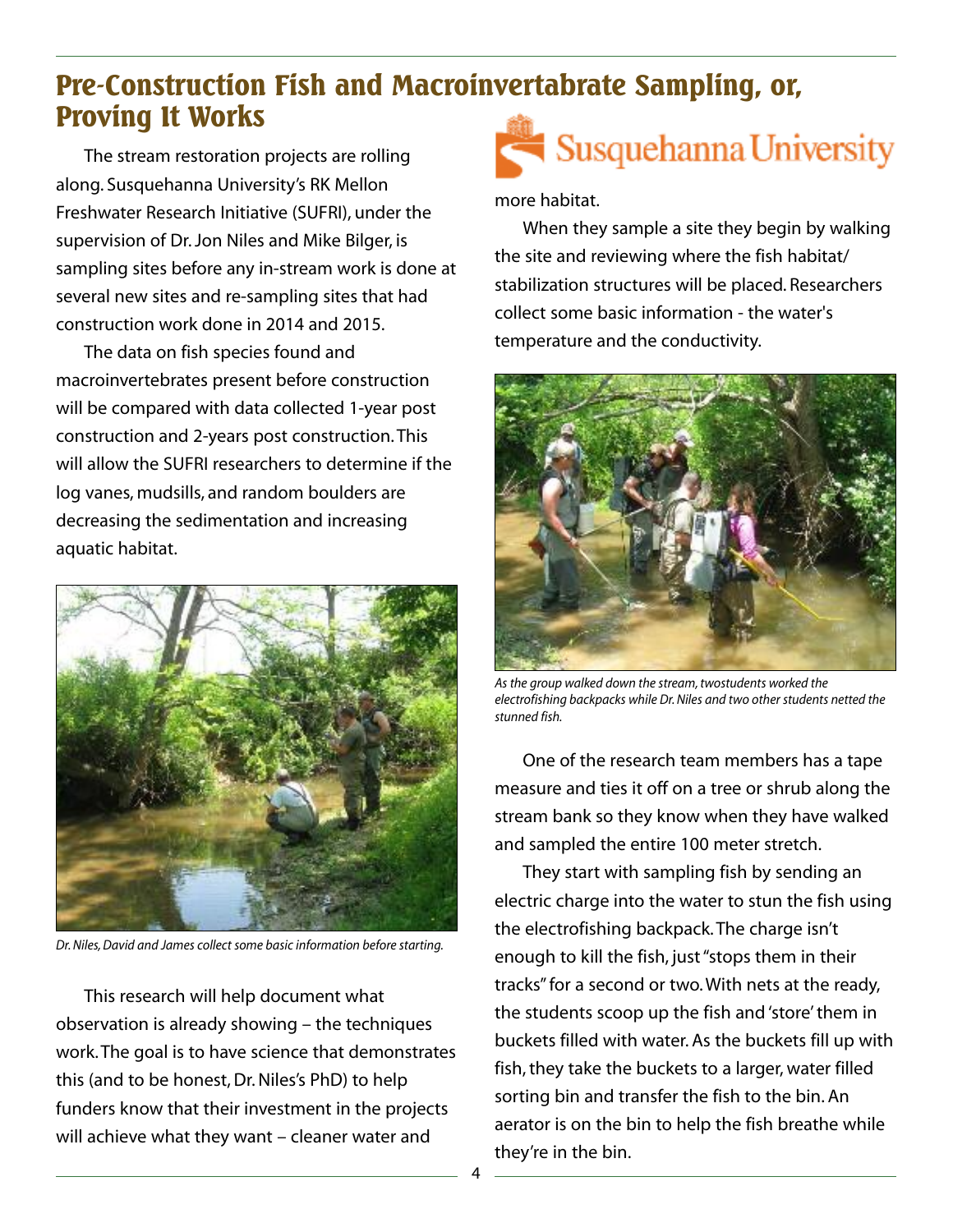

*After electrofishing,the team gathered back at the sorting bin and they began taking the fish out, one by one, and identifying them.*

After the entire 100 meter stretch is electrofished, the team gathers back at the sorting bin.They began taking the fish out, one by one, and identifying them. A tally is kept, listing how many of each type of fish.Once identified and tallied most of the fish are returned to the stream.

The trout get a little extra attention before they go back home.They are also weighed and measured.The trout information has specific uses and relates to other research the team from Susquehanna University has underway.The trout are returned to the stream as soon as possible to reduce the stress on the fish.

After the fish are tallied, the students collect

macroinvertebrates using kick nets. Basically the students have a very fine net (close weave to hold lots of small stuff in the net while water goes out) on a long pole.They hold the pole with the net in the water and shuffle or kick their feet to stir up the muck and debris on the stream bottom.

They scoop as much of the stuff as they can in the net. From the net it gets dumped in a special bucket.The bucket has a wire mesh bottom instead of a solid bottom. More water is used to rinse the sample before they are dumped into jars and taken back to the lab.

The samples are preserved at the lab and will be processed this Fall and Winter. Students will sort through the material collected and pull out all the "bugs."These macroinvertebrates are used to help determine the water quality. Most macroinvertebrates are particular about the conditions they're willing to live in  $-$  the temperature, the conductivity, how much phosphorous can be in the water, etc. Looking at the bugs that live there gives you a good idea on the overall water quality in that stream segment.

As we get updates and information from the team at Susquehanna, we'll continue to update you on what they're finding in the stream, and how effective the instream projects are.



*Measuring the fish*

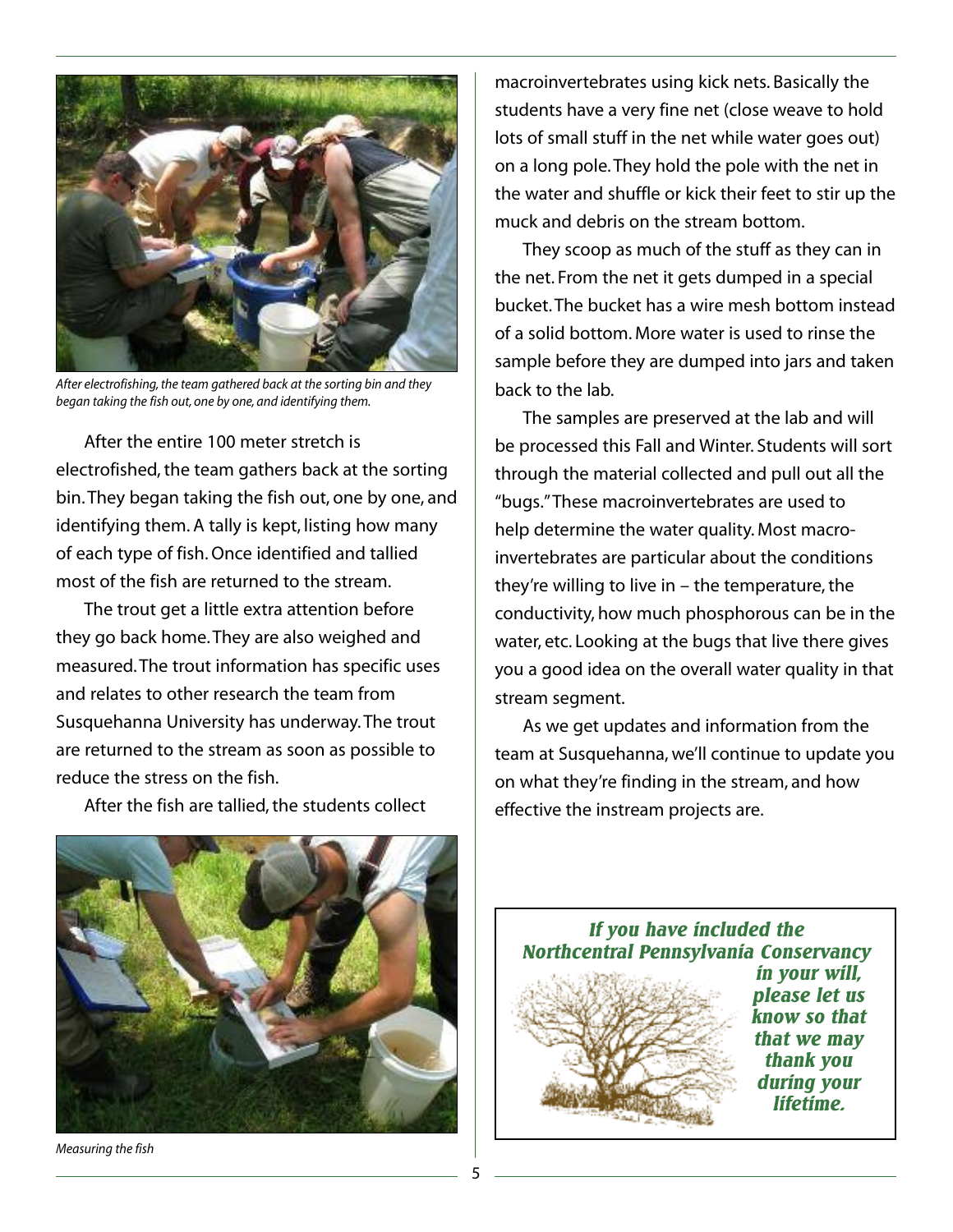# **Kayak or Stand Up Paddleboard**

After a little rain at the start the July 16, 2016 kayak trip with Canoe Susquehanna from Watsontown to Milton was a fun time! Thank you to everyone who joined us that day.



*David (above) and Deborah (below) Tegea enjoy the NPC Canoe Susquehanna*



**Did you know NPC can accept credit card payments on line through PayPal?** You don't need to have a PayPal account, just your credit card information. You can use this to register for events, to make donations, and to set-up a recurring monthly payment if you like to

spread your gift out over the year.



# **Conservation Easement Visits Underway**

Here are a few things Charlie has seen this year during his visits….



*Hemlock forest on the Kohler Easement*



*Mitigation wetlands on the PPL Wetland Easement*



*Stone wall on the Bednar Easement*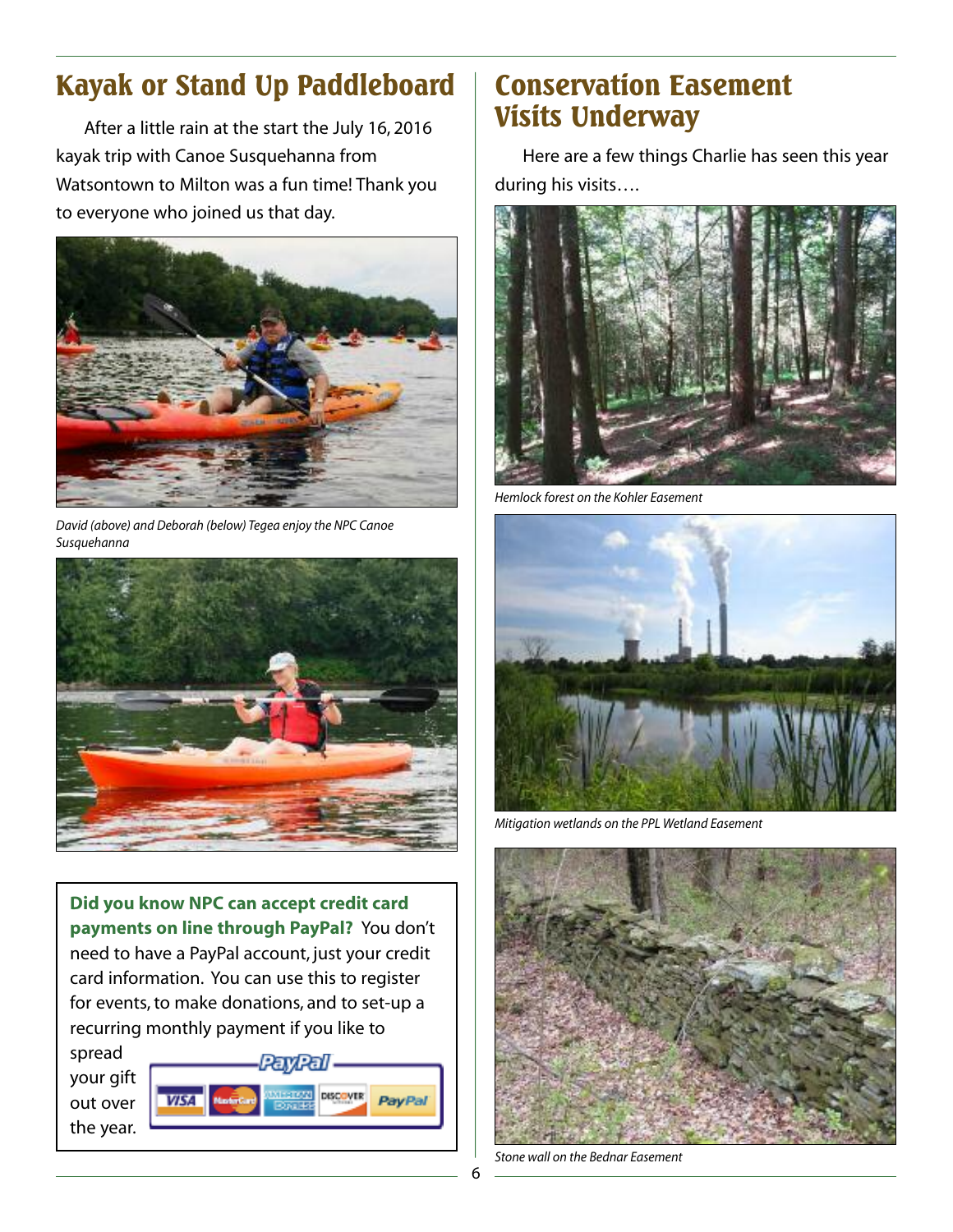# **DONATIONS & CONTRIBUTIONS • May 1, 2016 to July 31, 2016**

#### **MEMBERSHIPS**

**BOBCAT (\$1000-\$4,999)**

Charles & Helen Schwarz

#### **BLACK BEAR (\$500-\$999)**

Marc & Diane Lewis Honorable Roger A. Madigan Rich & Beth Schluter

#### **WHITE-TAILED DEER (\$250-\$499)**

Dr.John & Jean Burks Henry, Michelle, & Nicoya Frey Harold & Joyce Hershberger Louis & Wanda E. Irion Herman & Molly Logue Paul Millinghausen PMF Industries Inc. George & Mary Ellen Rodgers Rich & Alice Trowbridge Wheeland Lumber Co. Inc. Whistle Pig Fishing Club Thelma White

#### **BLACK CHERRY (\$100-\$249)**

Jay & Juli Alexander Duane & Tina Daniels Stephen & Terri Deitrick Kevin Drewencki Victor & Mary Engel J.Wilson & Winifred Ferguson Anthony & Elvira Ferraro Joanne Fisher Lloyd & Suzanne Forcey Gary Glick John M.Hallgren Bonita E.Hannis Charles & Carol Hildebrand Ronald Johnson William & Sarmite Judson Sanders Mortuary Larson Design Group Mark & Brenda Oberheim Don & Jean O'Brien

#### **BLACK CHERRY (Continued)**

Drs. Eberhard & Mary F. Passarge Pine Creek Headwaters Protection Group RDF Tax Services, LLC Anne Rice & Rick Mason Roan Inc. Blair & Alice Schuster Jim & Lynn Tooey John & Carol Wagner Harry & Becky Webster Wellsboro Area Chamber of Commerce Norman E.Wengert Skip & Linda Wieder Joanne Wise Alex & Tracie Witter Bill & Pam Worobec Enid Yealy Gene Zartman

#### **RED OAK (\$50-\$99)**

Rita Bocher Thomas Brigandi Mitzi & Jim Burget Sally Butterfield Edward Cruttenden Jack & Michele Davidson Dan & Mary Doyle James R. Eckert Gloria & Charles "Skip" Greevy David J.Gregg Egbert Hall Tim & Anne Holladay Kathie L.Hunter JoAnn Kitko Wayne Laubscher John & Cathy Miller Max Mitchell Jonathan & Anda Nichols Mr. & Mrs. Chester Pribble Dixie Reber Barbara Sonies

#### **SUGAR MAPLE (\$35-\$49)**

Harold D. Sausser Charles W. Schoffstall Anonymous

#### **WHITE PINE (\$25-\$34)**

Mr. & Mrs.William R. Bailey Cedar Run Environmental Services Bill & Eileen Burdett Kay Chapman R. Lowell Coolidge Dennis & Holly Dusza Samuel & Darlene Godfrey Dr. & Mrs. Mohamed Khalequzzaman Stash & Helene Nawrocki Luke Rodgers Bill & Mary Jo Saxe Jason & Chandra Weigle

### **MEMORIAL CONTRIBUTIONS**

In honor of Dr. Mel Zimmerman *by Skip & Linda Wieder*

### **GENERAL CONTRIBUTIONS**

Tiffani M. Kase, Esquire PPL Corporation Bee G. Stratton Trust R. Bass & Barbara Wagner Dr. Mel & Gail Zimmerman

### **LAND ACQUISITION CONTRIBUTIONS**

Ernest L. Sweet & Mildred Roberts Sweet Foundation Charles Knox and Margaret Etner Foundation

### **2016 ANNUAL MEMBERSHIP MEETING**

Lois Block Russell E. & Linda M. Campbell Mr. & Mrs.James R. Parsons

### **2016 SPRING FUNDRAISER**

Dennis & Linda Ault Jonathan Bastian Linda Boose Barry & Nancy Boyer Thomas & Laurie Burkholder Old Fort Nursery Alison Diehl Bernette & George Fitzgerald Gary & Susan Harris Mike & Becky Hedgcock Stephen & Martha Huddy Ken & Marcia Johnson Troy Lauer Charles & Hallie Luppert Virginia F.Nicholas Dr.John & Margaret Piper Dennis & Patricia Ringling Bill & Mary Jo Saxe Stephen & Dorothy Schopfer Gleghorn & Smith Insurance Agency Roy A. Siefert Dick & Carolee Thatcher Jason & Chandra Weigle Thelma White



*Thank You... to all those who continue to support the work of the Northcentral Pennsylvania Conservancy*